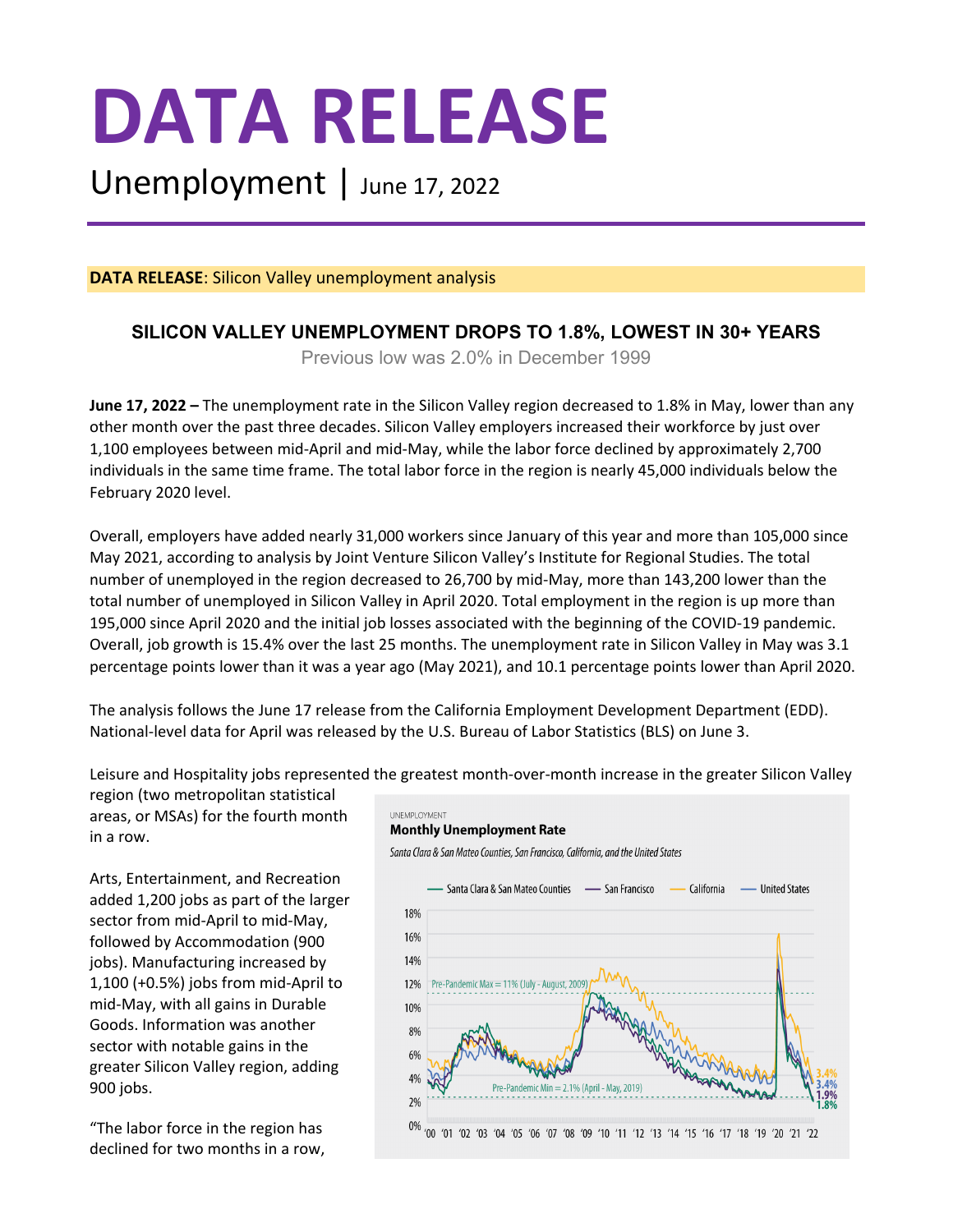while the total number of unemployed has declined for the last four months, helping to drive down the unemployment rate," said Ryan Young, Research Manager for BW Research and an affiliated researcher at the Institute. "The particularly tight labor market in Silicon Valley is making it extremely difficult for industries to grow, as evidenced by the relative slow-down in growth for Leisure and Hospitality and Professional and Business Services as compared to previous months."

## **Findings:**

 $\overline{a}$ 

- Silicon Valley's unemployment rate decreased by 0.3 percentage points between April and May, following a 0.4 percentage point decrease over the prior one-month period. In May, the combined unemployment rate for Santa Clara and San Mateo Counties was 1.8%, compared to 1.9% for San Francisco, 2.2% for the Bay Area, 3.4% statewide, and 3.4% nationwide.
- As of mid-May, approximately 26,700 people in Silicon Valley's labor force remained unemployed (7,600 in San Mateo County, and 19,100 in Santa Clara County), a decrease of over 3,800 since mid-April, and a drop of approximately 43,000 since May

UNEMPLOYMENT **Monthly Unemployment Rate, 2020-22** Santa Clara & San Mateo Counties, San Francisco, California, and the United States Santa Clara & San Mateo Counties San Francisco **California -O** United States 18% 16% 14% 12% 10% 8% 6% 4% 2% 0% <u>곁\$ 출출 대로 김정요 중 평 출출 출출 로 김정요 중 평 결정</u>

2021. The total number of unemployed was lower in May than any other month over the past three decades. [1](#page-2-0)

- The greater Silicon Valley employment levels between April and May (based on metro-area data, which includes San Francisco and San Benito Counties) increased most notably in Leisure and Hospitality (+3,200 jobs, or +1.5%), Manufacturing (+1,100, or +0.5%), Information (+900 jobs, or +0.4%), and Educational and Health Services (+600 jobs, or +0.2%).
- San Mateo maintains the lowest unemployment rate among California counties falling from 1.9% in April to 1.7% in May. Santa Clara is tied for second in the state with Marin, with both counties at 1.8%, followed by San Francisco at 1.9%.

**###**

**Notes:** Silicon Valley includes Santa Clara & San Mateo Counties, unless otherwise noted.

**Data Sources:** U.S. Bureau of Labor Statistics, Current Population Survey (CPS) and Local Area Unemployment Statistics (LAUS); California Employment Development Department (EDD)

Monthly unemployment rates are calculated using employment and labor force data from the Bureau of Labor Statistics, Current Population Statistics (CPS) and the Local Area Unemployment Statistics (LAUS). Rates are not seasonally adjusted.

 $1$  The Local Area Unemployment Statistics (LAU) dataset includes county labor force data back to January 1990. Source: https://www.bls.gov/lau/